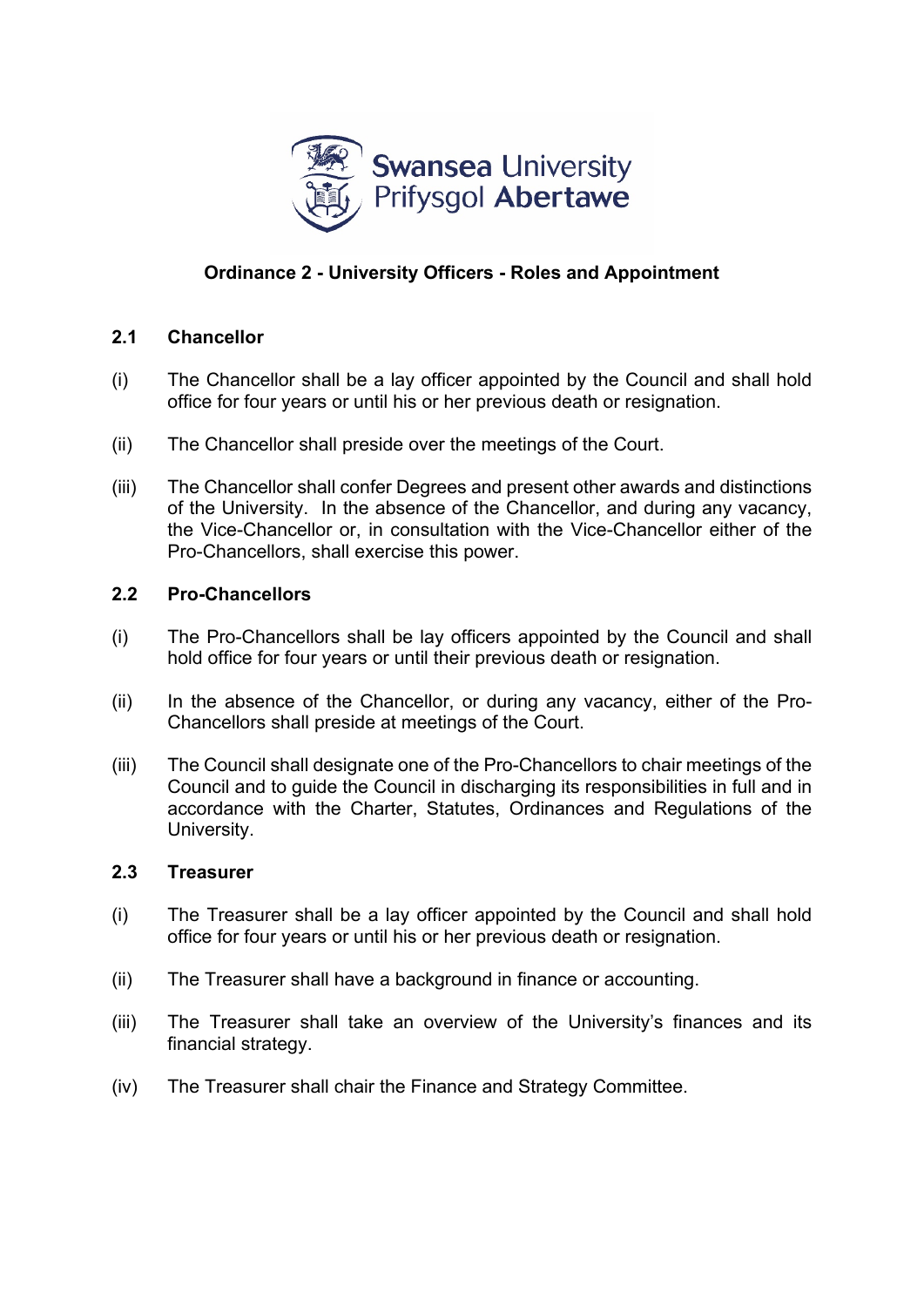## **2.4 Vice-Chancellor**

### *2.4.1 Appointment of the Vice-Chancellor*

- (i) The Vice-Chancellor shall be appointed by the Council and shall hold office for such period and under such conditions as may from time to time be determined by the Council.
- (ii) In the event of a vacancy or impending vacancy in the office of Vice-Chancellor, the Pro-Chancellor who chairs Council (or someone acting on his or her behalf) shall give notice that a Committee of Selection for the office of Vice-Chancellor shall be appointed by the Council.
- (iii) The Council shall require the Governance and Nominations Committee to make recommendations to the Council as to the constitution and membership of the Selection Committee.
- (iv) In formulating its recommendations to Council, the Governance and Nominations Committee shall have due regard to:
	- the objects, mission and strategic imperatives of the University;
	- the responsibilities of Council under the Statutes and Ordinances:
	- the membership of the University; and
	- equality and diversity matters.

## *2.4.2 The role of the Vice-Chancellor*

- (i) The Vice-Chancellor, as the chief executive officer of the University, shall be responsible to the Council for the efficient and effective functioning of the University.
- (ii) The Vice-Chancellor shall chair the Senate.
- (iii) The Vice-Chancellor shall be an ex-officio member of the statutory bodies of the University and of all University committees with the exception of the Audit, Assurance and Risk Committee.
- (iv) In the absence of the Chancellor, or during any vacancy, the Vice-Chancellor shall have the authority to confer Degrees and present other awards and distinctions of the University.
- (v) Subject to the provisions of the Regulations, the Vice-Chancellor may refuse to admit or may suspend or may withdraw any student from his or her studies and may exclude any student from any part of the University.
- (vi) Subject to the provisions of the Statutes, the Ordinances and the Regulations, the Vice-Chancellor may suspend on full pay, dismiss or remove from office any member of - staff.
- (vii) The Vice-Chancellor is the Accounting Officer of the University.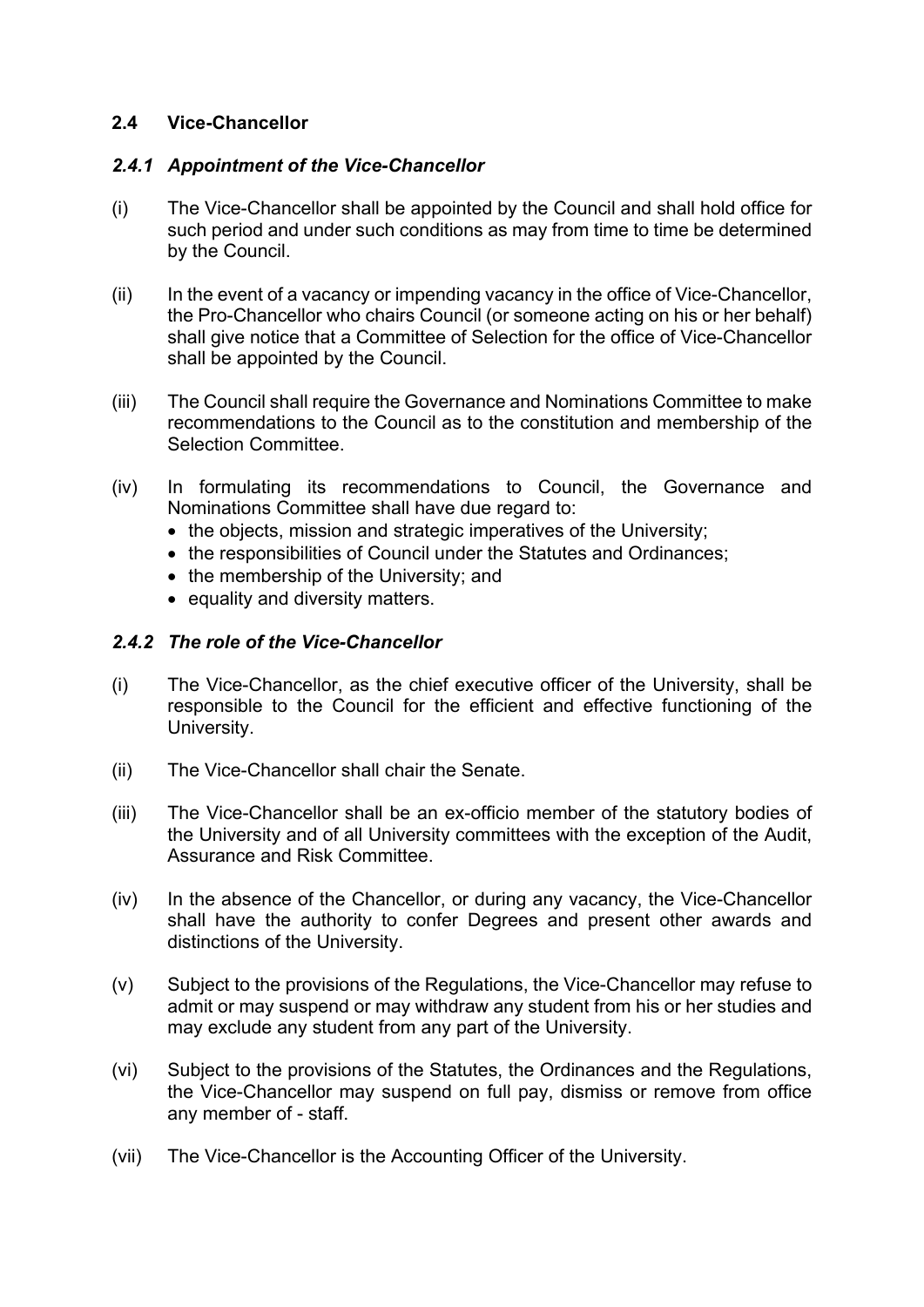(viii) The Vice-Chancellor may delegate any of the functions listed above in clauses (ii), (iii), (iv), and (v) to the Provost or a Pro-Vice-Chancellor.

## **2.5 Provost**

- (i) The Provost shall be appointed by the Council on the recommendation of the Vice-Chancellor from among the Professorial members of the Senate or shall be appointed via the decision of an Appointments Committee convened by the Vice-Chancellor in accordance with relevant University procedures for Professorial appointments and this decision shall be reported to the Council.
- (ii) The Provost shall hold office for four years or for such periods and under such conditions as may from time to time be determined by the Council.
- (iii) The Provost shall exercise such functions as are delegated by the Vice-Chancellor and shall have such responsibilities as are determined by the Vice-Chancellor.
- (iv) The Provost shall act for the Vice-Chancellor in their absence or during a vacancy in that office and in such matters as may be from time to time entrusted in the Provost by the Vice-Chancellor.
- (v) Where there is a vacancy or a temporary absence or inability of the Provost, the Vice-Chancellor may make a recommendation to the Chair of Council for the appointment of an Acting Provost. The appointment of an Acting Provost shall normally be for the duration of the vacancy in office or of the temporary absence or inability of the principal holder thereof. If the appointment is likely to be for a period of more than 6 months, the Vice-Chancellor will consult with Senate and Council before making a recommendation to the Chair of Council. The Chair of Council may then approve the appointment of an Acting Provost and the appointment will be reported to Senate and Council.

### **2.6 Pro-Vice-Chancellors**

- (i) The Pro-Vice-Chancellors shall be appointed by the Council on the recommendation of the Vice-Chancellor from among the Professorial members of the Senate or shall be appointed via the decision of an Appointments Committee convened by the Vice-Chancellor in accordance with relevant University procedures for Professorial appointments and this decision shall be reported to the Council.
- (ii) The Pro-Vice-Chancellors shall hold office for four years or for such periods and under such conditions as may from time to time be determined by the Council.
- (iii) The Pro-Vice-Chancellors shall exercise such functions as are delegated by the Vice-Chancellor and shall have such responsibilities as are determined by the Vice-Chancellor.